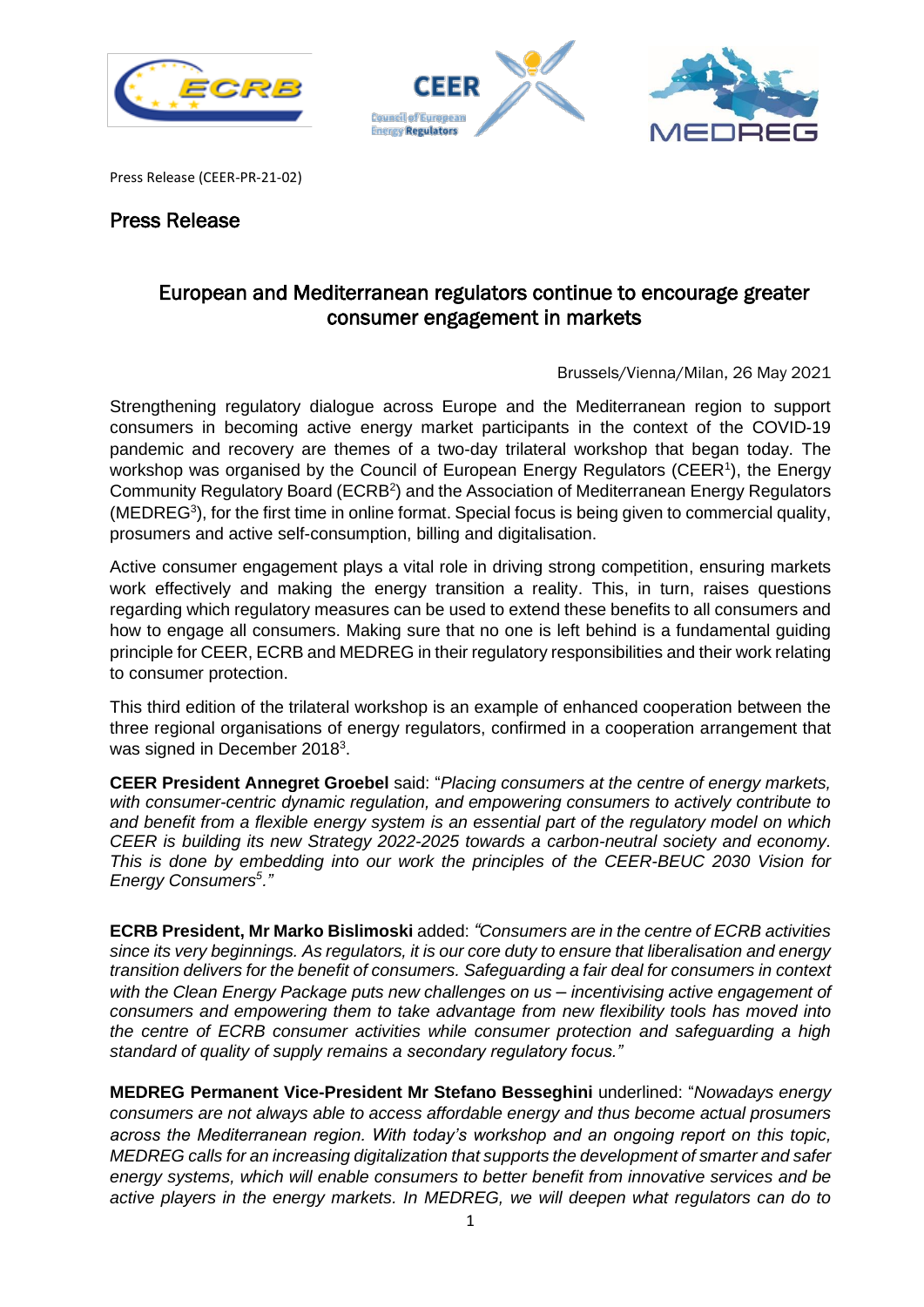



Press Release (CEER-PR-21-02)

*encourage the usage of flexibility services when they are economically viable – particularly through their management of network tariffs, balancing and capacity allocation mechanisms*."

## **ENDS** (See Notes for Editors below)

- <span id="page-1-0"></span>1. The Council of European Energy Regulatory (CEER) is the voice of Europe's national energy regulators. Its Members and Observers are the independent statutory bodies responsible for energy regulation. CEER, based in Brussels, deals with a broad range of energy issues including retail markets and consumers; distribution networks; smart grids; flexibility; sustainability; and international cooperation. CEER represents 39 energy regulatory authorities, comprising 30 Members (Austria, Belgium, Bulgaria, Croatia, Cyprus, Czech Republic, Denmark, Estonia, Finland, France, Germany, Greece, Hungary, Iceland, Ireland, Italy, Latvia, Lithuania, Luxembourg, Malta, Netherlands, Norway, Poland, Portugal, Romania, Slovakia, Slovenia, Spain, Sweden and the United Kingdom) and 9 Observers (Albania, Bosnia and Herzegovina, Georgia, Kosovo, Moldova, Montenegro, North Macedonia, Serbia and the Swiss Confederation). See [www.ceer.eu](http://www.ceer.eu/)
- <span id="page-1-1"></span>2. The Energy Community Regulatory Board (ECRB) has nine Contracting Parties - Albania, Bosnia and Herzegovina, Kosovo\*<sup>1</sup> , North Macedonia, Georgia, Moldova, Montenegro, Serbia and Ukraine. ECRB is the independent regional body of energy regulators in the Energy Community and beyond. ECRB activities build on three pillars: providing coordinated regulatory positions to energy policy debates, harmonising regulatory rules across borders and sharing regulatory knowledge and experience. ECRB is an institution of the Energy Community. The Energy Community is a union of nine members from South East Europe and the Black Sea region and the European Union. ECRB promotes the development of a competitive, efficient and sustainable regional energy market that works in public interest. See [www.energy-community.org.](http://www.energy-community.org/)
- <span id="page-1-2"></span>3. MEDREG is the Association of Mediterranean Energy Regulators, which brings together 27 regulators from 22 countries, spanning the European Union (EU), the Balkans and North Africa. Mediterranean regulators work together to promote greater compatibility of the regional energy markets and legislations, seeking progressive market integration in the Euro-Mediterranean basin. Through constant cooperation and information exchange among members, MEDREG aims at fostering consumer rights, energy efficiency, infrastructure investment and development, based on secure, safe, cost-effective and environmentally sustainable energy systems. MEDREG is co-funded by the European Union. See [www.medreg-regulators.org/](http://www.medreg-regulators.org/)
- <span id="page-1-3"></span>4. The 1<sup>st</sup> trilateral CEER-ECRB-MEDREG workshop took place on 27 June 2018 in Vienna and focussed on consumer involvement and retail market opening. The 2<sup>nd</sup> trilateral CEER-ECRB-MEDREG workshop was held on 25 June 2019 in Brussels and focussed on consumer empowerment in the digital era and in the context of the Clean Energy for All Europeans package. The annual trilateral workshop is an important part of CEER's, ECRB's and MEDREG's work programmes and an element of the cooperation arrangement signed between the three regional regulatory bodies in December 2018.
- 5. The [CEER-BEUC 2030 Vision](https://www.ceer.eu/documents/104400/-/-/3b167ae3-9a7a-fd36-a02e-c64ad7595a51) sets out six core principles, striving for a "Long-term Energy Transition for Sustainability and climate neutrality: Affordability, Simplicity, Protection, Inclusiveness, Reliability and Empowerment". In short, we call this "LET'S ASPIRE". Transforming the Vision's principles into action is a long-term goal and will require systematic work from CEER as well as many parties, including governments, industry, regulators, consumer bodies, and authorities.

<sup>&</sup>lt;sup>1</sup> This designation is without prejudice to positions on status, and is in line with UNSCR 1244 and the ICJ Advisory Opinion on the Kosovo declaration of independence.